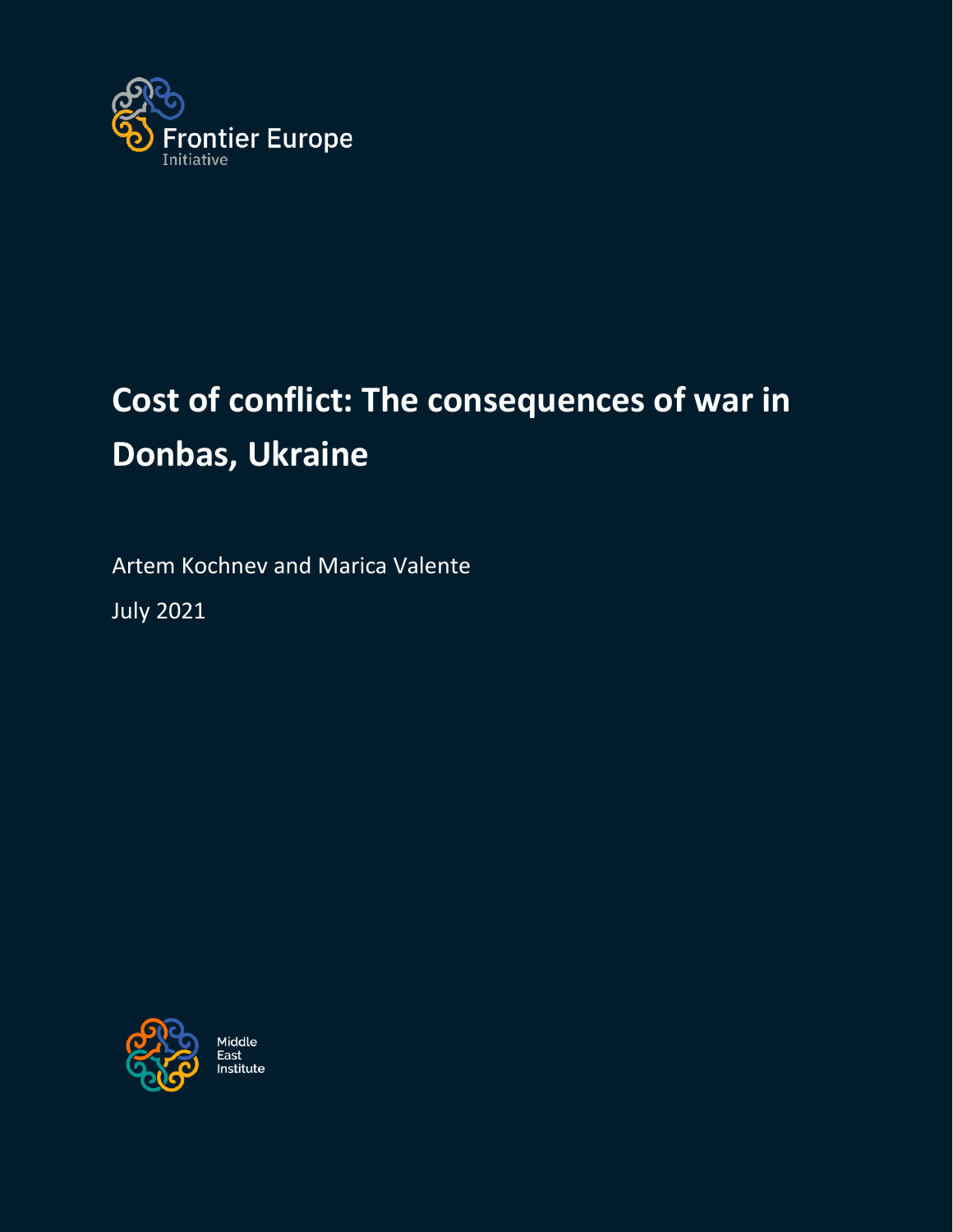# **About the authors**

**Artem Kochnev** is a former Research Fellow at the Vienna Institute for International Economic Studies (wiiw). He holds a PhD in Economics from the Johannes Kepler University Linz for his thesis on the war in Donbas. Artem dedicated a series of papers to estimating the impact of war on real economy, asset prices, and reform progress in Ukraine. He has participated in peerreviewed academic conferences, provided contributions to the Vienna Institute for International Economic Studies, and has been published on VoxUkraine.org.

**Marica Valente** is a post-doctoral researcher at ETH Zurich. She obtained a PhD in Economics from the Humboldt University of Berlin, after graduating from the Toulouse School of Economics. She is a research affiliate of the DIW Berlin – the German Institute for Economic Research. She is an applied economist interested in microeconometrics with a focus on causal inference and machine learning methods. Her applications are in the fields of environmental economics, conflict economics, labor and migration. Marica's research on the economic costs of the Donbas war was published in the journal of Defence and Peace Economics and received media coverage in the LSE Social Policy Blog, Vox Ukraine, and Kyiv Post.

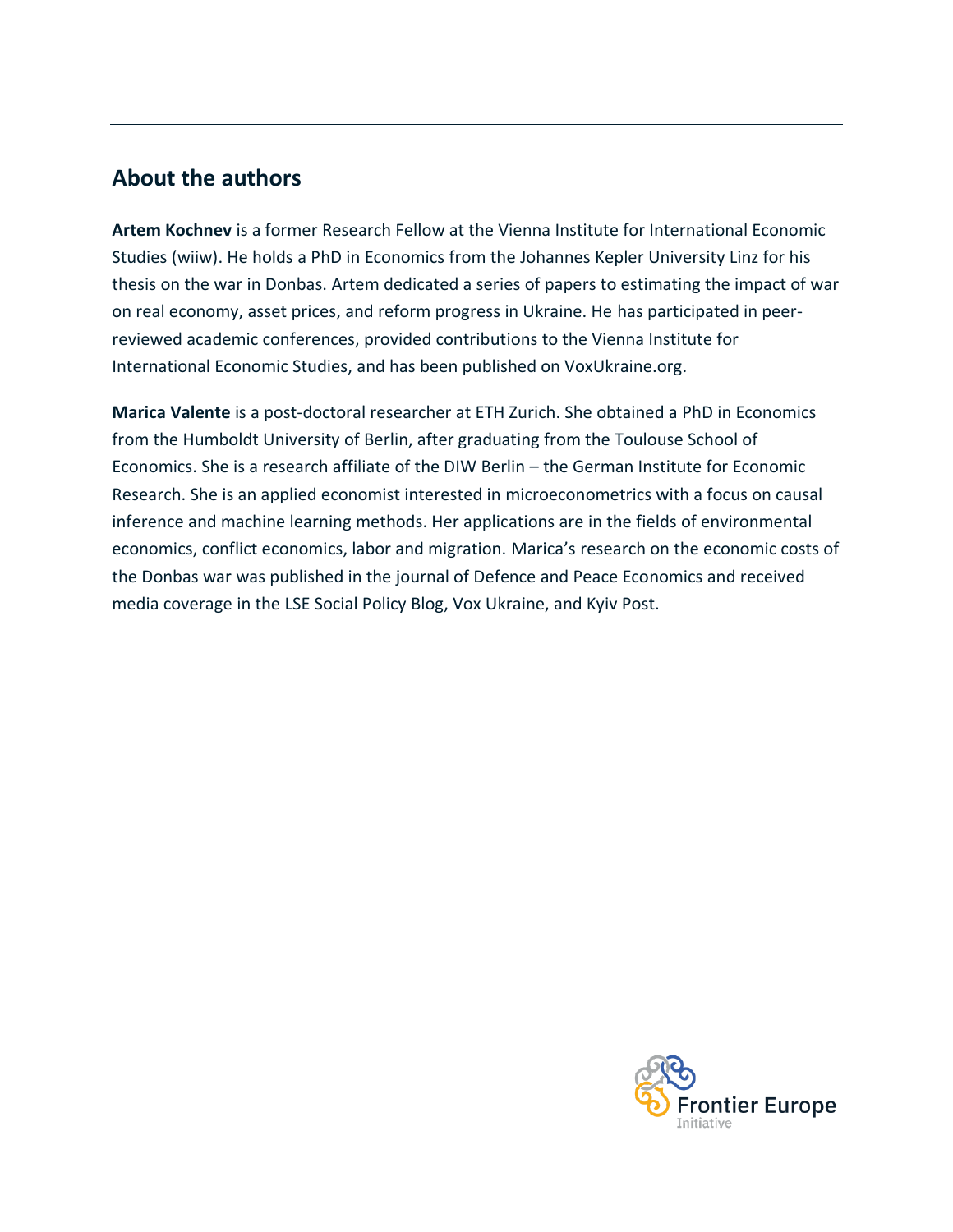## **Introduction**

War does not end with the last bullet unloaded or papers signed. Wars continue years after peace but in different ways: demining minefields, prosecuting criminals, fighting discrimination of minorities, and steering wartime narratives. Unfortunately, the longer a conflict goes on, the harder it is to achieve peace. Conflicts fragment societies by aggravating existing tensions among social groups and creating new ones. Understanding these harmful consequences is, therefore, a prerequisite for a realistic strategy of conflict resolution.

This report provides an overview of the consequences (or 'costs') of the war in Donbas, Ukraine. It offers a concise overview of the key historical and economic developments surrounding the war. At times, the report sacrifices some depth of analysis, but only to achieve clarity of the main message, which has two points.

First, the main costs in the region arise because of a policy driven humanitarian crisis. Despite being a highly militarized area, Donbas is no longer an area of active, large-scale military engagement. Donbas today is an area of a large-scale protracted humanitarian crisis affecting five million people. This crisis is, however, by far and large, a consequence of restrictive state policies imposed onto the separatistcontrolled areas. These policies, designed in the early days of the conflict to undermine pro-Russian sentiment in the region in the separatist-controlled areas, achieved little success but ruined economic connectivity of the region and forced involuntary pendulum migration of Ukrainian citizens from the separatist-controlled areas to mainland Ukraine, and back.

Second, Ukrainian society is still polarized on critical issues. Prior to the war, the split was pronounced around the perspective of greater economic and political integration (EU or Russia). These days, however, the division line is most pronounced around a future peace deal: how should Ukraine restore Donbas, if at all?

Both points give only limited space for optimism for a future peace deal. With public opinion divided, the Ukrainian government will be constrained in addressing the consequences of the humanitarian crisis. Any change to policies concerning the breakaway region is likely to face severe opposition both, from the population and political contenders. This, in turn, makes chances of unification and restoration highly dependent on idiosyncratic political events. Until then, the war in minds is likely to continue and its scars to deepen.

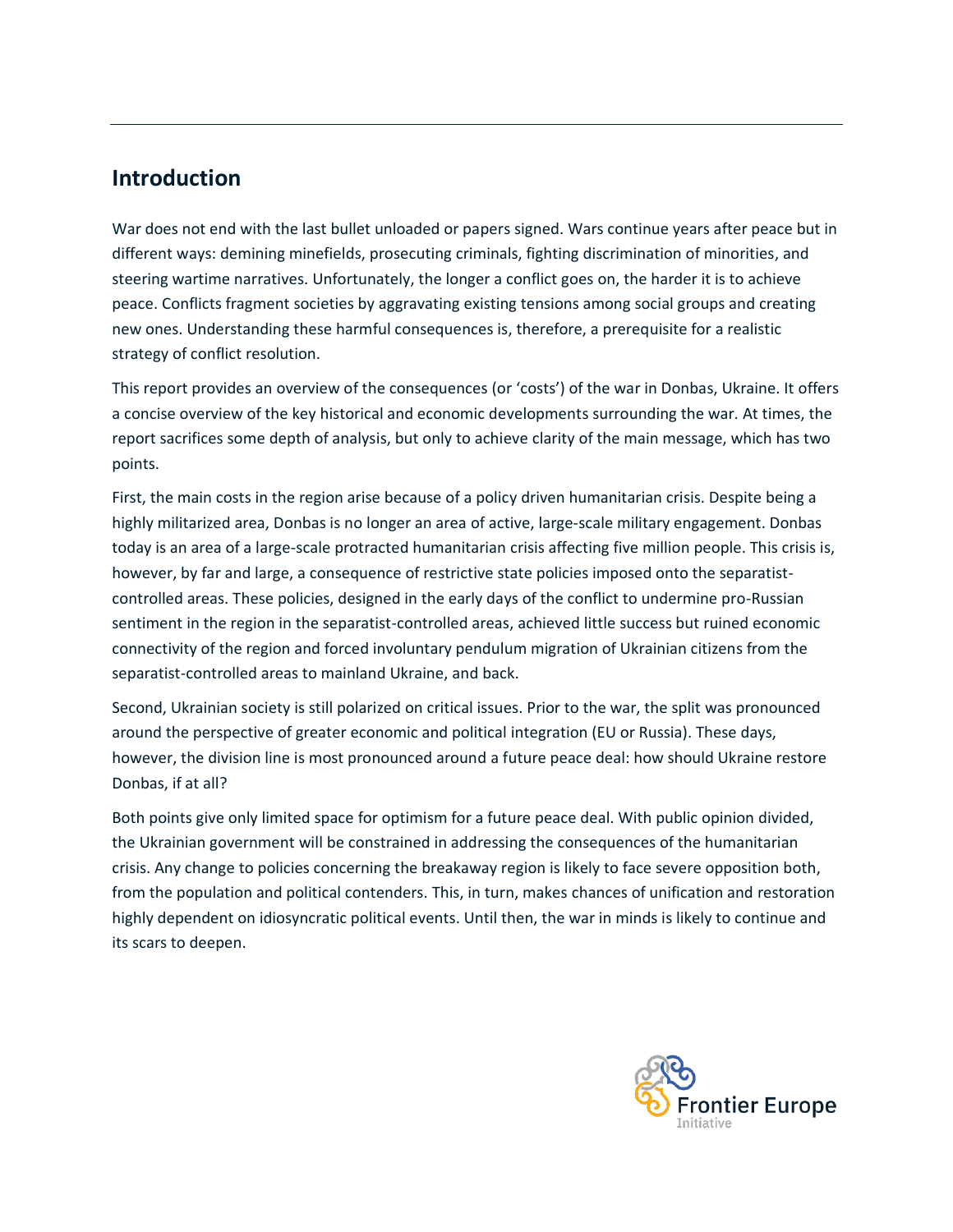# **The Cost of Conflict in Ukraine**

Russia's military operation in Crimea caught the Ukrainian government, and indeed global leaders, by surprise.<sup>1</sup> Heated negotiations surrounding the destruction of Ukraine's nuclear arsenal prior to 1994 – which at some point involved speculation of nuclear war – and subsequent discussions on Ukraine's membership in NATO, indicates Ukraine's national security was a critical issue even before 2014.<sup>2</sup> It might, therefore, seem surprising that Ukraine's armed forces – which inherited from the Soviet Union one of the largest stocks of military weapons in Europe – were incapable of preventing military incursions in Crimea and armed insurgency in Eastern Ukraine, resulting in a prolonged and costly conflict.

#### **Pre-War Development**

Ukraine was ill-prepared to combat internal or external threats for two main reasons. First, as recognized by Admiral Ihor Tenyukh, acting Ukrainian minister of defense in March 2014, Ukraine's military command was not adequately equipped to identify strategic military threats: "A militarypolitical and military-strategic mistake was made in determining the appropriate vectors of active military threats to the country [Ukraine]. We have never considered a danger coming from Russia."<sup>3</sup> Although engagement with NATO had been discussed since the Orange Revolution of 2004, the confusion and disorganization shown by Ukraine's military in Crimea suggested a stark absence of an action plan.

Second, Ukraine's economy was underperforming compared to its neighbors, resulting in limited capacity to modernize its armed forces. Ukraine's GDP per capita was 30 percent below the average of post-Soviet states in 2010 (Figure 1), although it was slightly above average in 1990. Economics literature typically attributes poor economic performance to pitfalls in the implementation of market reforms and progress of state governance institutions at the early stage of Ukraine's economic and political transition.<sup>4</sup>

<sup>4</sup> Adarov, A., Astrov, V., Havlik, P., Hunya, G., Landesmann, M., & Podkaminer, L. (2015). How to Stabilise the Economy of Ukraine. *wiiw Background Study*, (201504).



<sup>1</sup> Simpson, J. (2014). Russia's Crimea plan detailed, secret and successful. BBC.com, March 19th, 2014. Link: <https://archive.is/0442Q>

<sup>2</sup> Rudenko Y., Kravets, R., & Sarakhman. E. (2018). Leonid Kravchuk: Putin should sit down with Poroshenko at the negotiating table. Ukrainskaya Pravda, June 18th, 2020. Link:<https://archive.is/wip/IF78f>

<sup>3</sup> Verkhovna Rada (2014a). Law Nr. 1669-VII "On temporary measures for the period of carrying out anti-terrorist operation" (in Ukrainian). Link: <https://archive.is/4W9sm>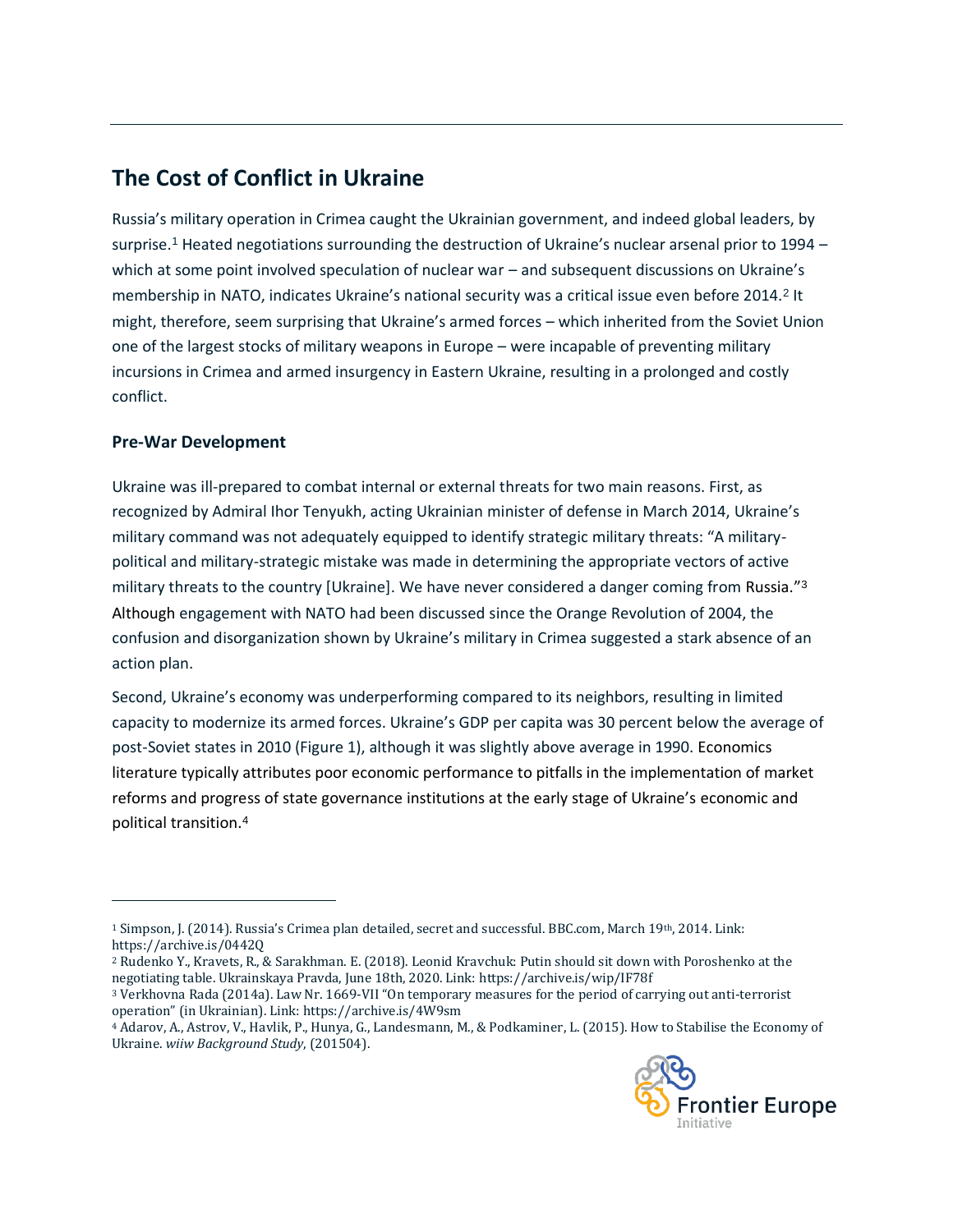

**Figure 1:** Economic performance and militarization of Ukraine since 1990

**Source:** Top panel: Penn World Tables 9.1 (2020); bottom panel: Mutschler, M., & Bales, M. (2020). Global militarization index 2019. Bonn International Center for Conversion. Link: [https://www.bicc.de/uploads/tx\\_bicctools/BICC\\_GMI\\_2019\\_EN.pdf](https://www.bicc.de/uploads/tx_bicctools/BICC_GMI_2019_EN.pdf)

On the one hand, Ukraine's political development was hindered by vested interests shortly after the collapse of the Soviet Union. Powerful industrial lobbies and oligarchs used parliamentary parties to establish control over state subsidies, preserve market barriers to entry, and block implementation of

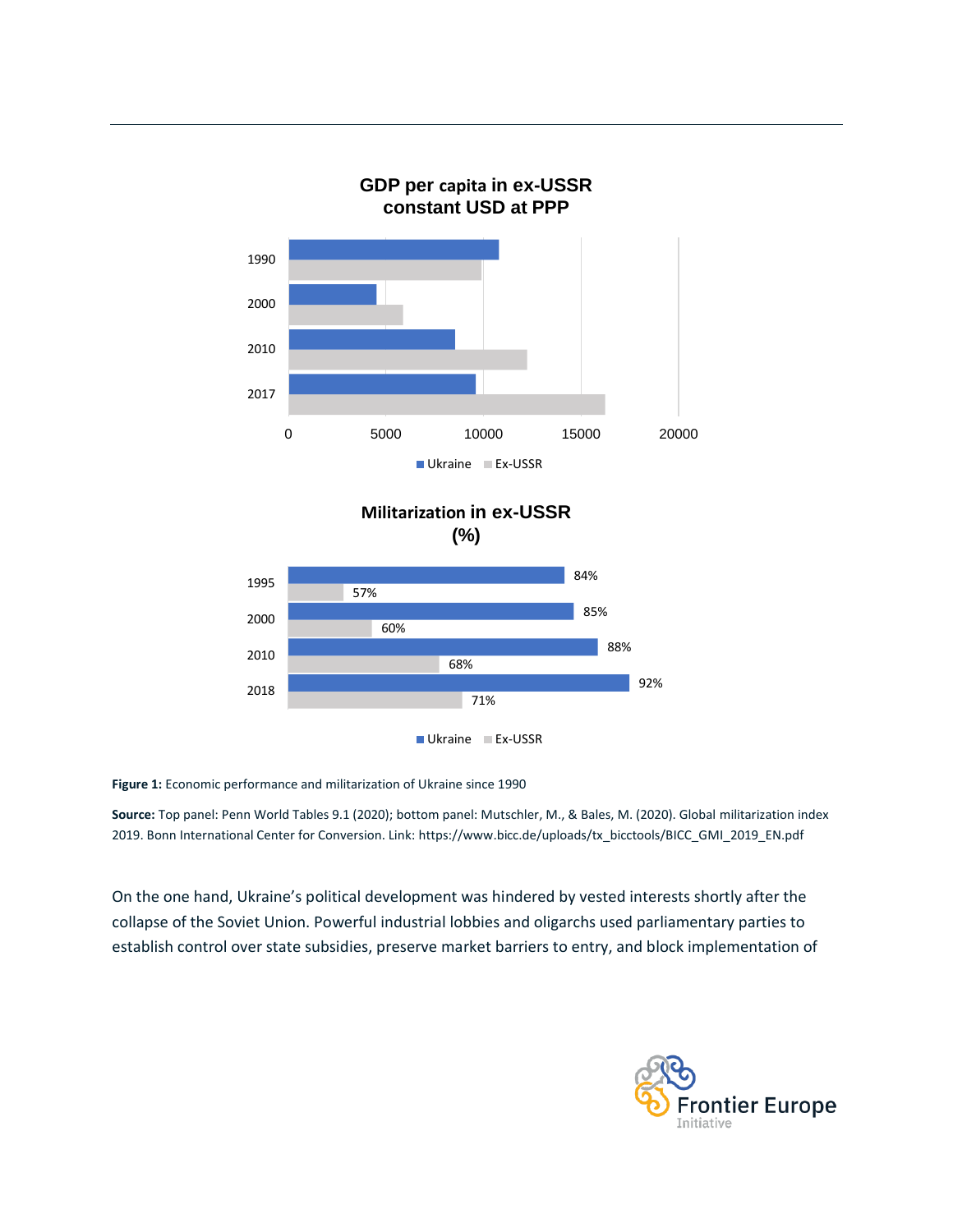equitable policies.5On the other hand, Ukraine's electoral process and the political preferences of Ukrainians were characterized by a strong 'West-East divide.' Although political polarization was most pronounced at the extreme geographical ends of the country (Figure 2), it provided ground for tight political competition that resulted in a tug-of-war between political parties and hindered implementation of long-term reforms.<sup>6</sup>



## **Do you support forming a joint state with Belarus and Russia?**

## **52 36 32 <sup>51</sup> <sup>64</sup> <sup>54</sup> 77 34 47 51 <sup>32</sup> <sup>24</sup> <sup>30</sup> <sup>18</sup>** Ukraine South Donbas East Center North West Rather support Undetermined Rather oppose

**Do you support the EU accession?**

**Figure 2:** Foreign policy preferences in Ukraine, by macro regions

**Sources**: Rating Group Ukraine (2012). Dynamics of Ideological Markers. Link: [http://ratinggroup.ua/files/ratinggroup/reg\\_files/rg\\_national\\_markers\\_122012.pdf](http://ratinggroup.ua/files/ratinggroup/reg_files/rg_national_markers_122012.pdf)

<sup>6</sup> Frye, T. (2001). The perils of polarization: Economic performance in the post-communist world. World Pol., 54, 308.



<sup>5</sup> Blockmans, S., Cenușă, D., Emerson, M., Hriptievchi, N., Kakachia, K., Kalitenko, O., ... & Movchan, V. (2018). The Struggle for Good Governance in Eastern Europe. CEPS Paperback, 27 September 2018.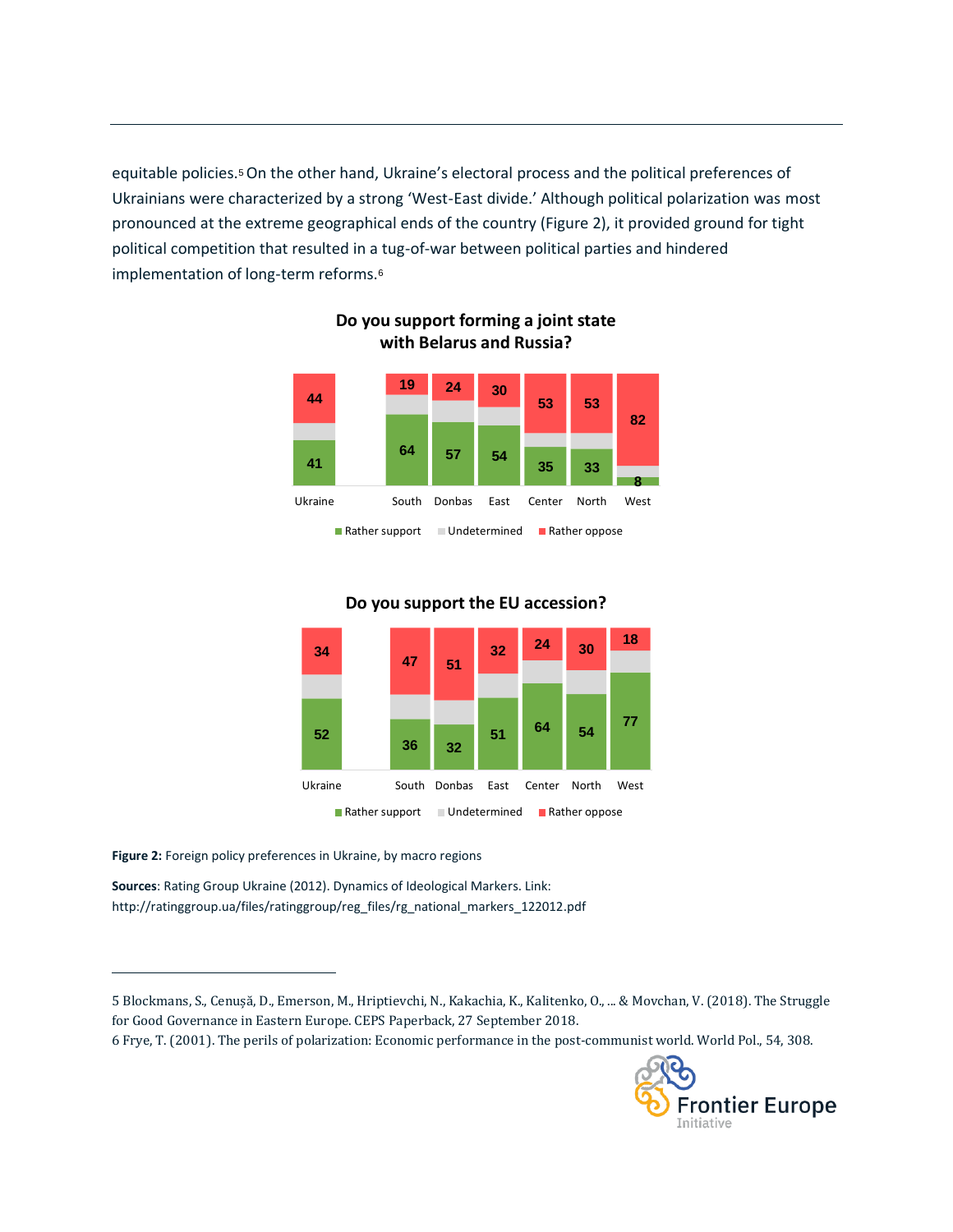For example, the victory of pro-western leaders in 2004 did not result in greater EU integration, primarily because of internal political confrontations between the apparatus of President Viktor Yushchenko and supporters of Yulia Tymoshenko, who led the party with the largest number of seats in the Parliament.<sup>7</sup> Ukrainian leaders were therefore unable to establish transparent market and governmental institutions, leading to poor state governance, high levels of perceived corruption, and lack of public trust in state institutions.<sup>89</sup>

Meanwhile, most of the military infrastructure inherited from the Soviet Union was not properly maintained or modernized, largely due to Ukraine's poor economic performance in the post-transition period, as well as poor governance. This, together with an unexpected military incursion from Russia, partly explains why the Ukrainian conflict became so costly and long-lasting.

#### **The Costs of Conflict in Ukraine: A Bird's-Eye View**

Although the Ukraine-Russia conflict encompasses both the takeover of Crimea and the armed insurgency in Donbas, most of Ukraine's attention has been devoted to the latter. This is because the takeover of Crimea did not result in large-scale fatalities and destruction of capital assets. According to available estimates, Russian incursion into Crimea caused two fatalities, while the war in Donbas is estimated to have taken 13,000 lives.<sup>10</sup> The highest spikes in casualties were in August 2014 and February 2015, shortly before negotiations in Minsk.

<sup>10</sup> Memorybook (2020). Book of memory of the dead. Link[: https://memorybook.org.ua/](https://memorybook.org.ua/)



<sup>7</sup> Kravets, R., Rudenko, Y. & Sarakhman E. (2018). Viktor Jushhenko: Tymoshenko and Yanukovich — are both of a kind (in Ukrainian). Ukrainska Pravda. August 13th, 2018. Link[: https://archive.is/wip/ax3T8](https://archive.is/wip/ax3T8)

<sup>8</sup> Blockmans, S., Cenușă, D., Emerson, M., Hriptievchi, N., Kakachia, K., Kalitenko, O., ... & Movchan, V. (2018). *The Struggle for Good Governance in Eastern Europe. CEPS Paperback, 27 September 2018*.

<sup>9</sup> Adarov, A., Astrov, V., Havlik, P., Hunya, G., Landesmann, M., & Podkaminer, L. (2015). How to Stabilise the Economy of Ukraine. *wiiw Background Study*, (201504).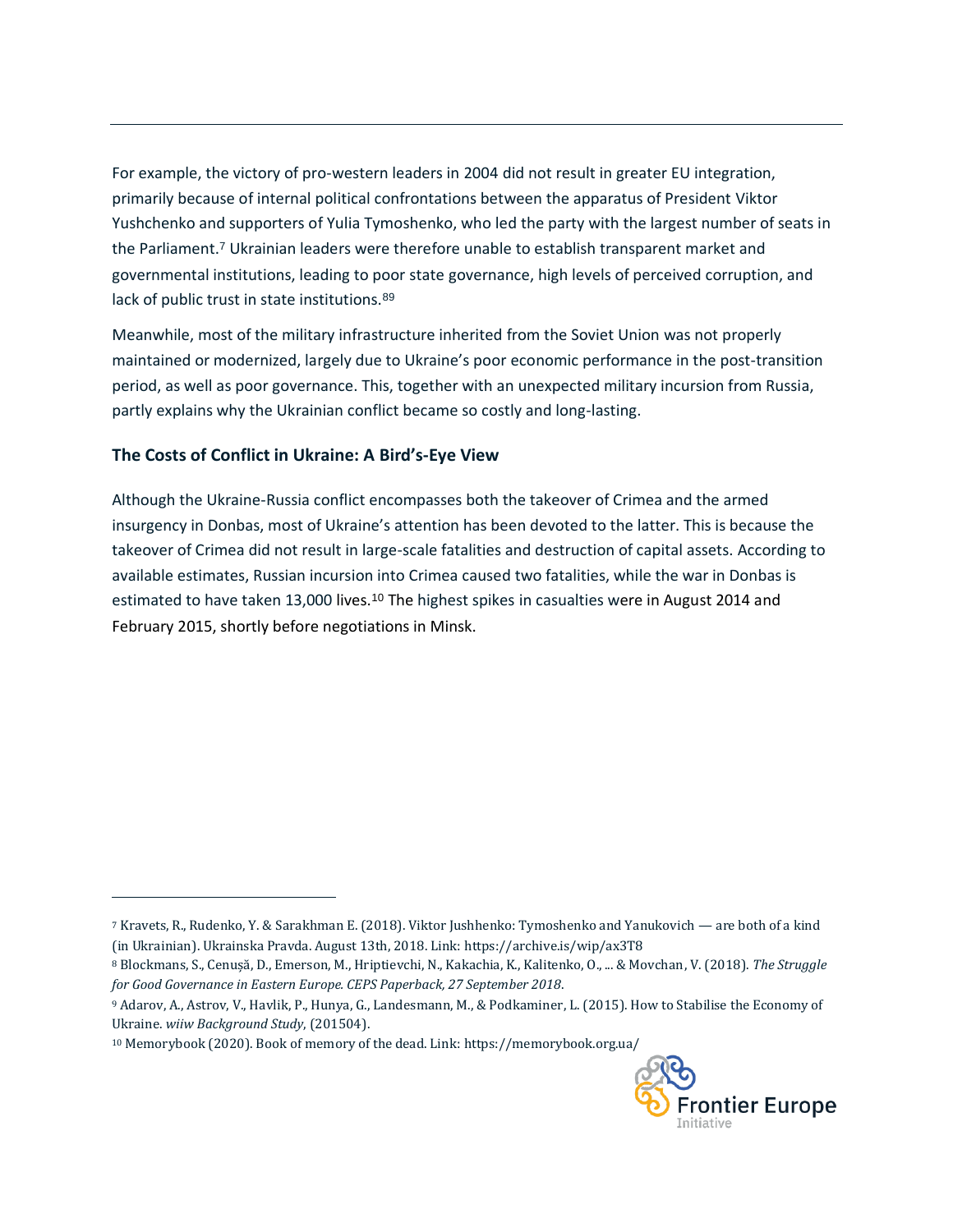

**Figure 3**: Territorial control of separatists during the war in Donbas: 2014 – 2018

**Source**: Havlik, P., Kochnev, A., & Pindyuk, O. (2020). *Economic challenges and costs of reintegrating the Donbas region in Ukraine* (No. 447). wiiw Research Report.

The Donbas War took place in densely populated urban areas with opposing sides actively employing heavy arms – including artillery, tanks, and multiple-launch rocket systems – to expand territorial control. Many cities, including the major urban area of Donetsk, were taken over by opposing forces multiple times. Unsurprisingly, this caused collateral damage for civilian property and mass displacement of the local population. By the end of 2019, Ukraine was home to approximately 1.46 million internally displaced people (IDPs).<sup>11</sup>

[https://app.powerbi.com/view?r=eyJrIjoiY2RhMmExMjgtZWRlMS00YjcwLWI0MzktNmEwNDkwYzdmYTM0IiwidCI6Im](https://app.powerbi.com/view?r=eyJrIjoiY2RhMmExMjgtZWRlMS00YjcwLWI0MzktNmEwNDkwYzdmYTM0IiwidCI6ImU1YzM3OTgxLTY2NjQtNDEzNC04YTBjLTY1NDNkMmFmODBiZSIsImMiOjh9) [U1YzM3OTgxLTY2NjQtNDEzNC04YTBjLTY1NDNkMmFmODBiZSIsImMiOjh9](https://app.powerbi.com/view?r=eyJrIjoiY2RhMmExMjgtZWRlMS00YjcwLWI0MzktNmEwNDkwYzdmYTM0IiwidCI6ImU1YzM3OTgxLTY2NjQtNDEzNC04YTBjLTY1NDNkMmFmODBiZSIsImMiOjh9)



<sup>11</sup> UNHCR (2021). Registration of Internal Displacement.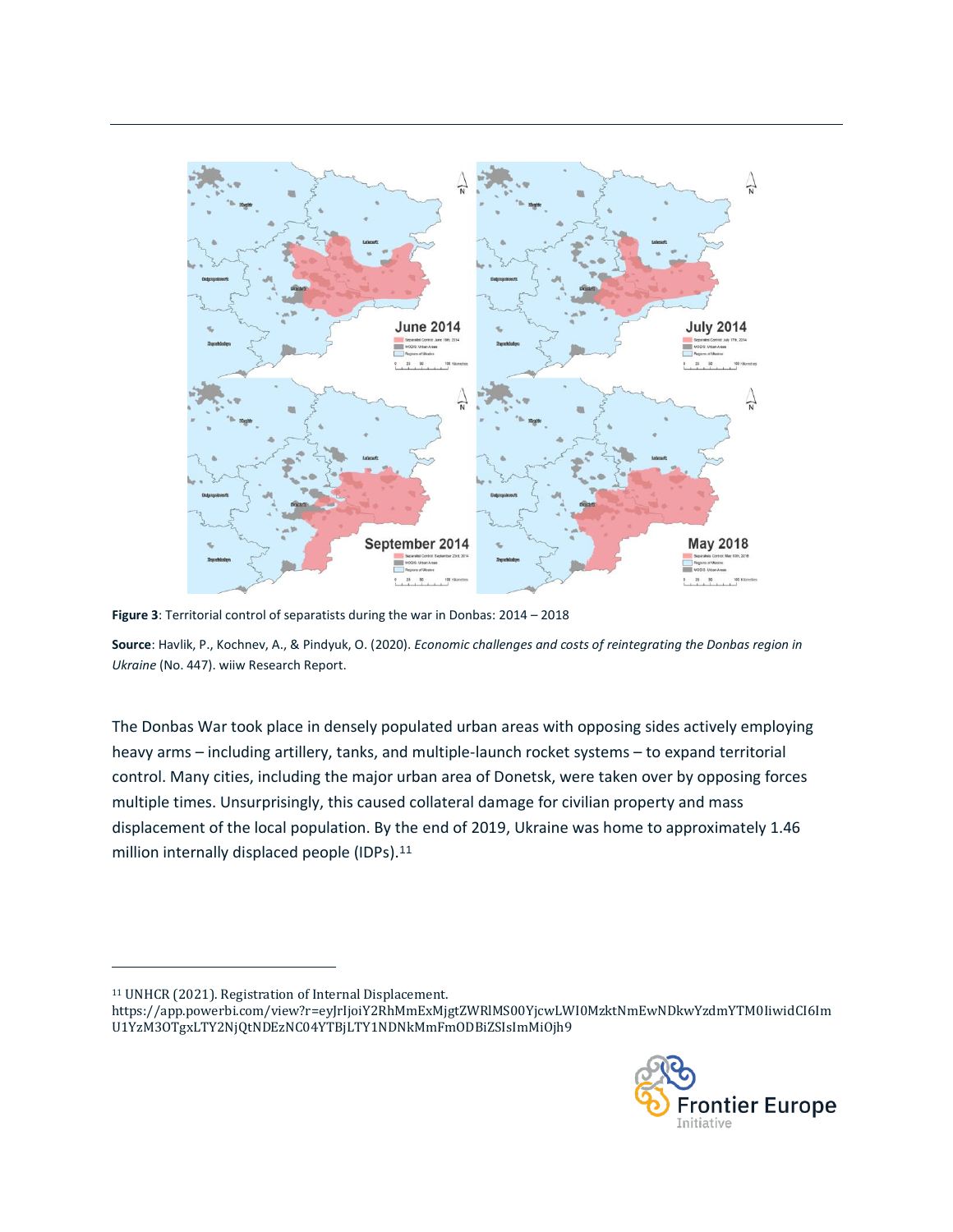

**Figure 4**: Fatalities of Ukraine's Armed Forces from 2014 to 2020

**Source**: Havlik, P., Kochnev, A., & Pindyuk, O. (2020). *Economic challenges and costs of reintegrating the Donbas region in Ukraine* (No. 447). wiiw Research Report.

The economies of the conflict-affected regions of Donetsk and Luhansk have not improved with declining levels of violence, despite armed violence causing Ukraine's economic downturn in the first place. This is largely because the roots of the crisis – negative expectations, lack of state capacity, and a humanitarian crisis – have not been addressed. The Donbas region's once highly integrated economy is now divided along the line of contact between government and separatist controlled areas, with the latter subject to severe economic restrictions.

The self-proclaimed separatists' polities are not formally recognized by any UN member state. This implies that any economic contract inside separatist controlled areas will bear no legal force according to both Ukrainian and international law.<sup>12</sup> With the separatist controlled areas effectively cut-off from investment, trade, and banking, the regional value chains of Donetsk and Luhansk regions were torn

<sup>12</sup> Vekhovna Rada (2014b). Transcript of the plenary parliamentary session on March 11th, 2014. (In Ukrainian). Rada.gov.ua. Link[: https://archive.is/rGNWv](https://archive.is/rGNWv)

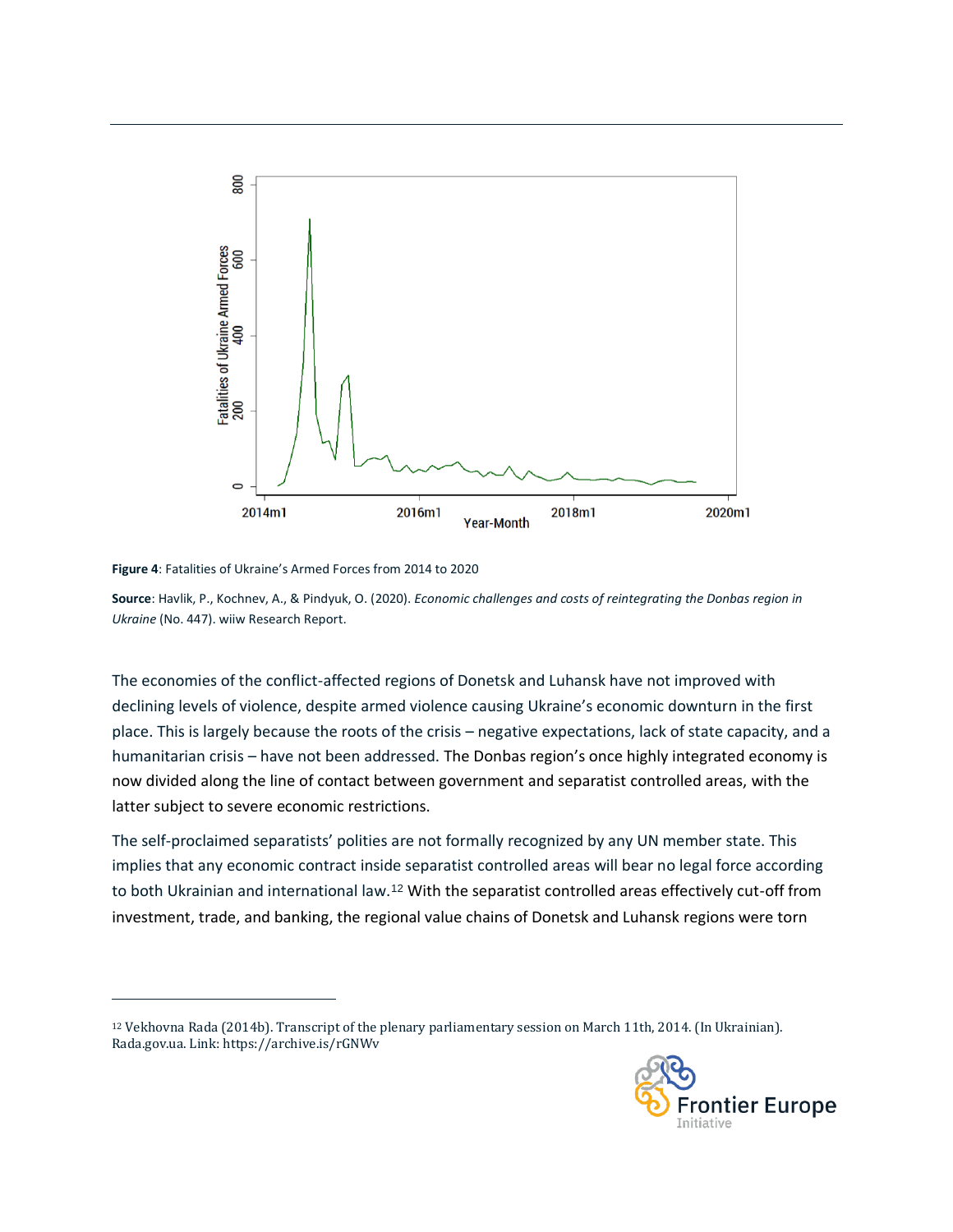apart. This resulted in a rapid contraction of the local economy and a large-scale humanitarian crisis that affected five million people.<sup>13</sup>

#### **Direct economic costs and the role of trade**

There are several key considerations in understanding the war's impact on Ukraine's economy. First, the size and structure of the Donbas economy determined the impact of local economic disruption on Ukraine's aggregate economy. Together, the Donetsk and Luhansk regions accounted for around 16 percent of Ukraine's total GDP prior to the war in 2014, compared to Crimea's contribution of 3.8 percent of GDP at the end of 2012.<sup>14</sup> Second, Donbas was highly integrated into regional value chains and international trade mechanisms. The local economy was built on mining, metal, machine-building, and energy industries, which were interconnected through a dense network of railways. Finally, the war in Ukraine coincided with a number of large-scale economic events: a sovereign debt crisis in Ukraine, the signing of a trade agreement between Ukraine and the EU, and a macroeconomic crisis in Russia. These likely had negative spillover effects on Ukraine's bilateral trade.

When combined with the conflict, the region's structure and connectedness to the Ukrainian economy caused significant economic effects. First, it is estimated that the conflict had a severe impact on output and productivity measured by both conventional (GDP) and non-conventional (nighttime luminosity) measures of economic activity.<sup>15</sup> Even though the impact of war on Ukraine's economy is recognized as significant in magnitude – it is estimated the average decline of GDP per capita between 2014 to 2017 by 17.6 percent<sup>16</sup> – economic contraction in the Donbas region was much stronger. Available estimates suggest that regional economies contracted by two (government-controlled areas) to three (separatistcontrolled areas) times between 2014-2015 (see Figure 6).

Second, the conflict severely disrupted regional and international trade. Regional value chains were severely hit after the government of Ukraine introduced economic restrictions on separatist-controlled areas, withdrew public services, prohibited banking operations, and set up severe limits on movement

<sup>15</sup> Bluszcz, J., & Valente, M. (2020). The Economic Costs of Hybrid Wars: The Case of Ukraine. *Defence and Peace Economics*, 1-25. Link[: https://www.tandfonline.com/doi/full/10.1080/10242694.2020.1791616](https://www.tandfonline.com/doi/full/10.1080/10242694.2020.1791616) <sup>16</sup> Bluszcz, J., & Valente, M. (2020). The Economic Costs of Hybrid Wars: The Case of Ukraine. *Defence and Peace Economics*, 1-25. Link[: https://www.tandfonline.com/doi/full/10.1080/10242694.2020.1791616](https://www.tandfonline.com/doi/full/10.1080/10242694.2020.1791616)



<sup>13</sup> UNOCHA (2020). Humanitarian needs overview: Ukraine: 2020. Link:

[https://reliefweb.int/sites/reliefweb.int/files/resources/Ukraine%20Humanitarian%20Needs%20Overview%202020%](https://reliefweb.int/sites/reliefweb.int/files/resources/Ukraine%20Humanitarian%20Needs%20Overview%202020%20(Issued%20January%202020).pdf) [20%28Issued%20January%202020%29.pdf](https://reliefweb.int/sites/reliefweb.int/files/resources/Ukraine%20Humanitarian%20Needs%20Overview%202020%20(Issued%20January%202020).pdf)

<sup>14</sup> Adarov, A., Astrov, V., Havlik, P., Hunya, G., Landesmann, M., & Podkaminer, L. (2015). How to Stabilise the Economy of Ukraine. *wiiw Background Study*, (201504).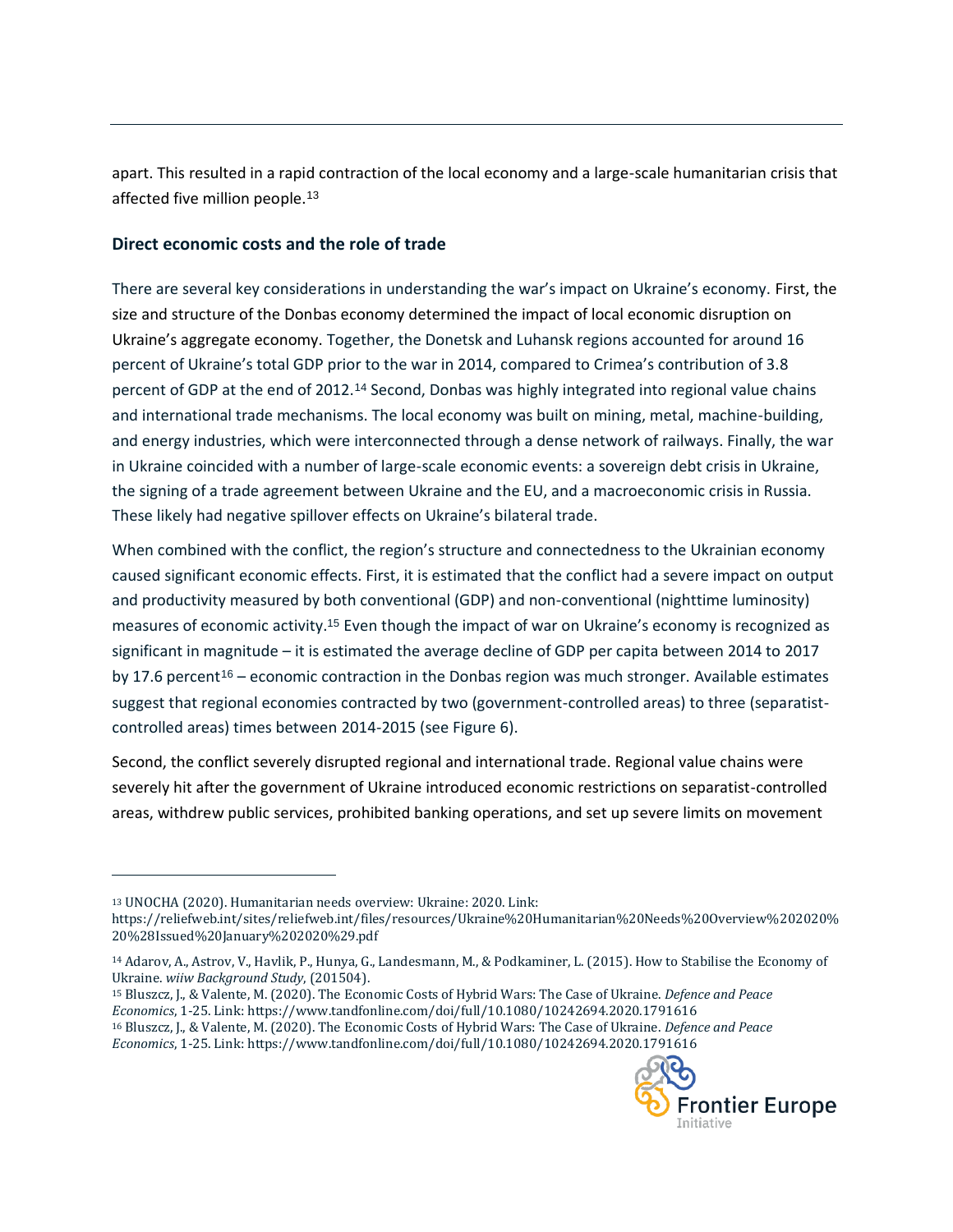of goods and people across the line of contact.<sup>17</sup> While these measures had a significant impact on the separatist economies, many enterprises in the government-controlled areas were suddenly cut off from suppliers and purchasers. Ukraine's energy sector was a notable example of this. Ukrainian energy plants no longer had access to sufficient anthracite coal to continue electricity production. Indirect estimates suggest that trade restrictions could account for at least a half of the observed economic downturn in the separatist controlled areas.<sup>18</sup>

#### **Humanitarian and environmental effects**

While the economic effects of the conflict were severe, the overall impact extends well beyond the economy. The Donbas population continues to live through a humanitarian crisis. According to the UN Office for the Coordination of Humanitarian Affairs, 3.4 million people in the Donetsk and Luhansk regions (50 percent of the pre-war population) struggle to secure access to food, sanitation, shelter, legal assistance, and basic public services such as healthcare and education.<sup>19</sup> Much of that is caused by recurrent damage to critical infrastructure that provides electricity, water, sanitation, and heating. Restrictions on movement of people and goods across the line of contact is equally important. Prior to the war, most public services were concentrated in Donetsk and Luhansk. With these cities falling under control of the separatists, many households from nearby locations and rural areas are now forced to commute to other cities to receive critical services such as healthcare and education.

[https://www.humanitarianresponse.info/sites/www.humanitarianresponse.info/files/documents/files/ukr\\_displaceme](https://www.humanitarianresponse.info/sites/www.humanitarianresponse.info/files/documents/files/ukr_displacement_21_august_2015.pdf) [nt\\_21\\_august\\_2015.pdf](https://www.humanitarianresponse.info/sites/www.humanitarianresponse.info/files/documents/files/ukr_displacement_21_august_2015.pdf)



<sup>17</sup> Kochnev, A. (2020a). Dying light: War and trade of the separatist-controlled areas of Ukraine. *Working paper*. Link: [https://dx.doi.org/10.2139/ssrn.3579099;](https://dx.doi.org/10.2139/ssrn.3579099) Kochnev, A. (2020b). Marching to Good Laws. The Impact of War, Politics, and International Credit on Reforms in Ukraine. Working paper. Link: [http://dx.doi.org/10.2139/ssrn.3579111;](https://dx.doi.org/10.2139/ssrn.3579111) Kochnev, A. (2020c). *Requiem for Donbas: Three Essays on the Costs of War in Ukraine*. Doctoral dissertation. Universität Linz. Link: <https://epub.jku.at/obvulihs/download/pdf/5295005?originalFilename=true>

<sup>18</sup> Kochnev, A. (2020a). Dying light: War and trade of the separatist-controlled areas of Ukraine. *Working paper*. Link: <https://dx.doi.org/10.2139/ssrn.3579099>

<sup>19</sup> UNOCHA (2015). Ukraine: Overview of the population displacement (as of 21 August 2015). Link: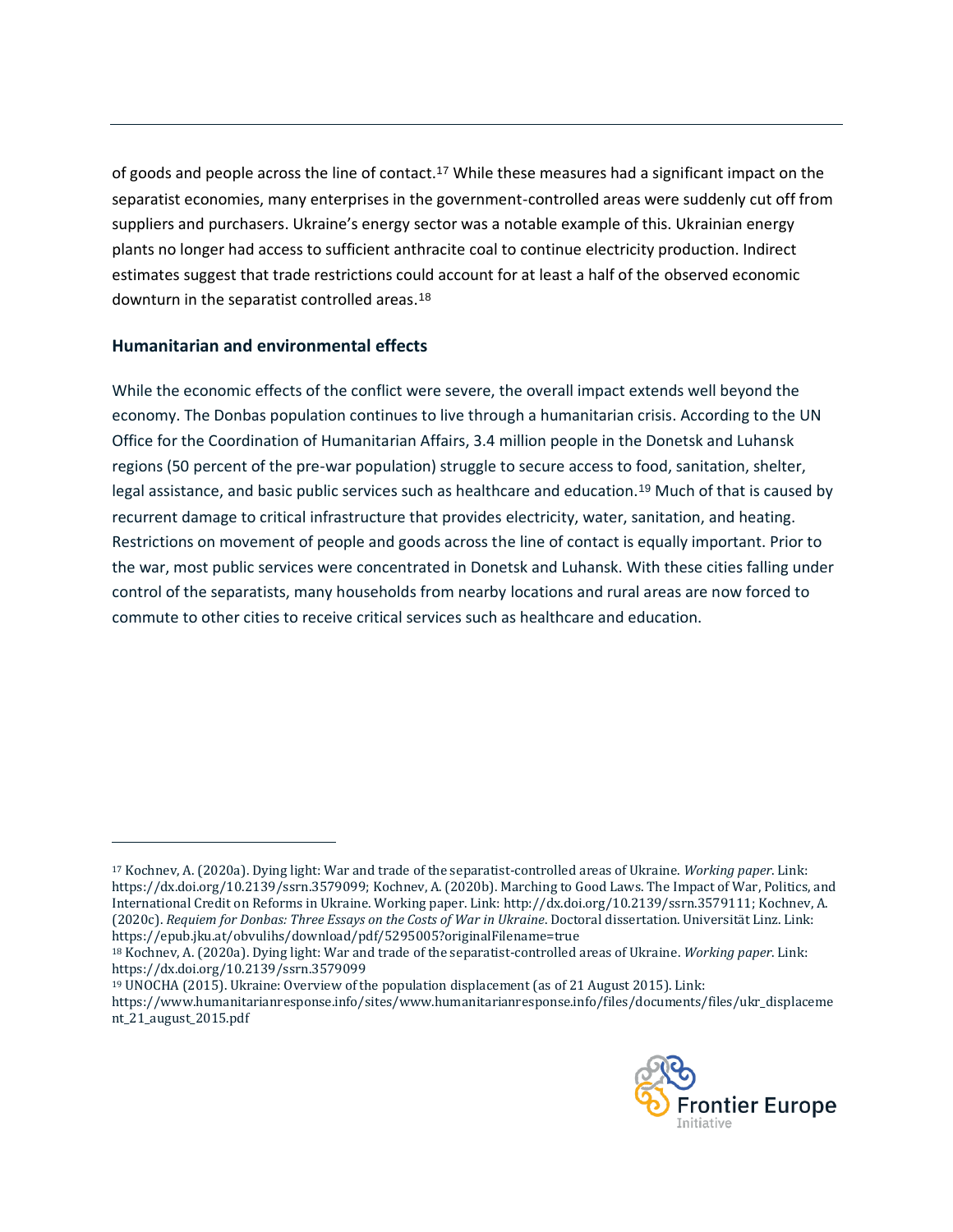

**Figure 5:** Stock losses of Ukrainian economy due to War in Donbas.

**Source:** Havlik, P., Kochnev, A., & Pindyuk, O. (2020). *Economic challenges and costs of reintegrating the Donbas region in Ukraine* (No. 447). wiiw Research Report.

The conflict also caused mass migration from affected regions. In 2015, at the peak of the economic crisis in Donbas, data accounted for 2.6 million displaced people, 40 percent of the region's total.<sup>20</sup> The majority (56 percent) of this group were IDPs, with 36 percent seeking legal status in Russia.

<sup>20</sup> UNOCHA (2015). Ukraine: Overview of the population displacement (as of 21 August 2015). Link: [https://www.humanitarianresponse.info/sites/www.humanitarianresponse.info/files/documents/files/ukr\\_displaceme](https://www.humanitarianresponse.info/sites/www.humanitarianresponse.info/files/documents/files/ukr_displacement_21_august_2015.pdf) [nt\\_21\\_august\\_2015.pdf](https://www.humanitarianresponse.info/sites/www.humanitarianresponse.info/files/documents/files/ukr_displacement_21_august_2015.pdf)

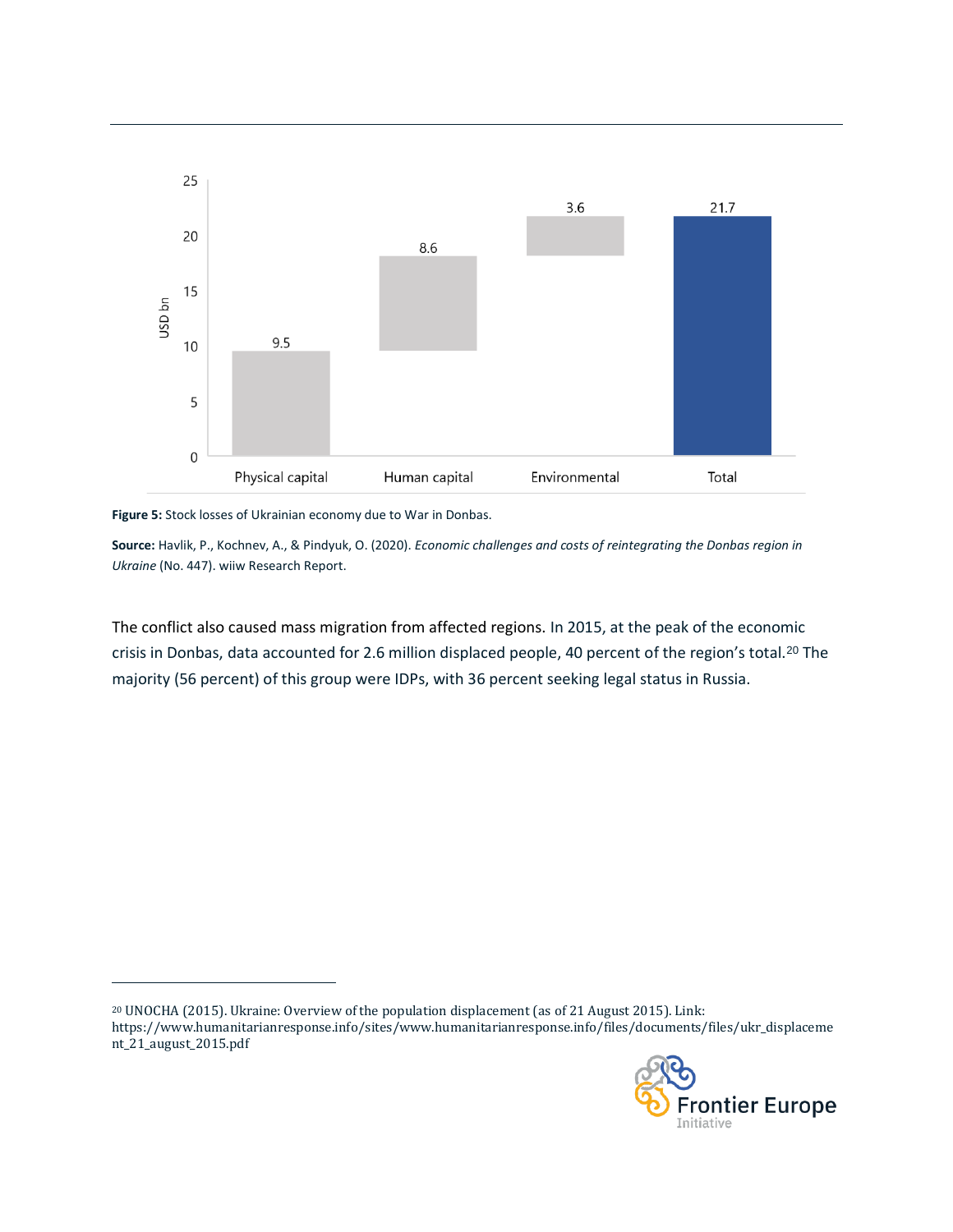

**Figure 6:** Destination of the displaced population at the peak of the crisis.

**Source:** UNOCHA (2015). Ukraine: Overview of the population displacement (as of 21 August 2015). Link: [https://www.humanitarianresponse.info/sites/www.humanitarianresponse.info/files/documents/files/ukr\\_displacement\\_21\\_a](https://www.humanitarianresponse.info/sites/www.humanitarianresponse.info/files/documents/files/ukr_displacement_21_august_2015.pdf) [ugust\\_2015.pdf](https://www.humanitarianresponse.info/sites/www.humanitarianresponse.info/files/documents/files/ukr_displacement_21_august_2015.pdf)

While the progress of those seeking legal status abroad remains unclear, challenges facing IDPs are wellknown but largely unresolved. The integration of 1.4 million IDPs into the rest of the country has been a long-term issue for Ukrainian authorities. According to UN Organization for Migration (IOM), 91 percent of IDPs face difficulties in finding employment, the average income is 40 percent below the national average, and many are unable to fully integrate into local communities (51 percent reported full integration).<sup>21</sup> The difficulties faced by IDPs in securing housing and income in government-controlled areas causes involuntary migration. This means populations of separatist controlled areas frequently request IDP status to gain access to public services and collect pensions in government-controlled areas, before returning across the contact line.

While measurable environmental damage has so far been relatively limited, there are concerns around technological and natural disasters. The line of contact, which until July 2020 witnessed frequent

<sup>21</sup> IOM (2019). National monitoring system report: On the situation of internally displaced persons. June 2019. Link: [https://displacement.iom.int/system/tdf/reports/Ukraine\\_DTM\\_National%20Monitoring%20System%20Report\\_Round](https://displacement.iom.int/system/tdf/reports/Ukraine_DTM_National%20Monitoring%20System%20Report_Round%2014_June%202019.pdf?file=1&type=node&id=6707) [%2014\\_June%202019.pdf?file=1&type=node&id=6707](https://displacement.iom.int/system/tdf/reports/Ukraine_DTM_National%20Monitoring%20System%20Report_Round%2014_June%202019.pdf?file=1&type=node&id=6707)

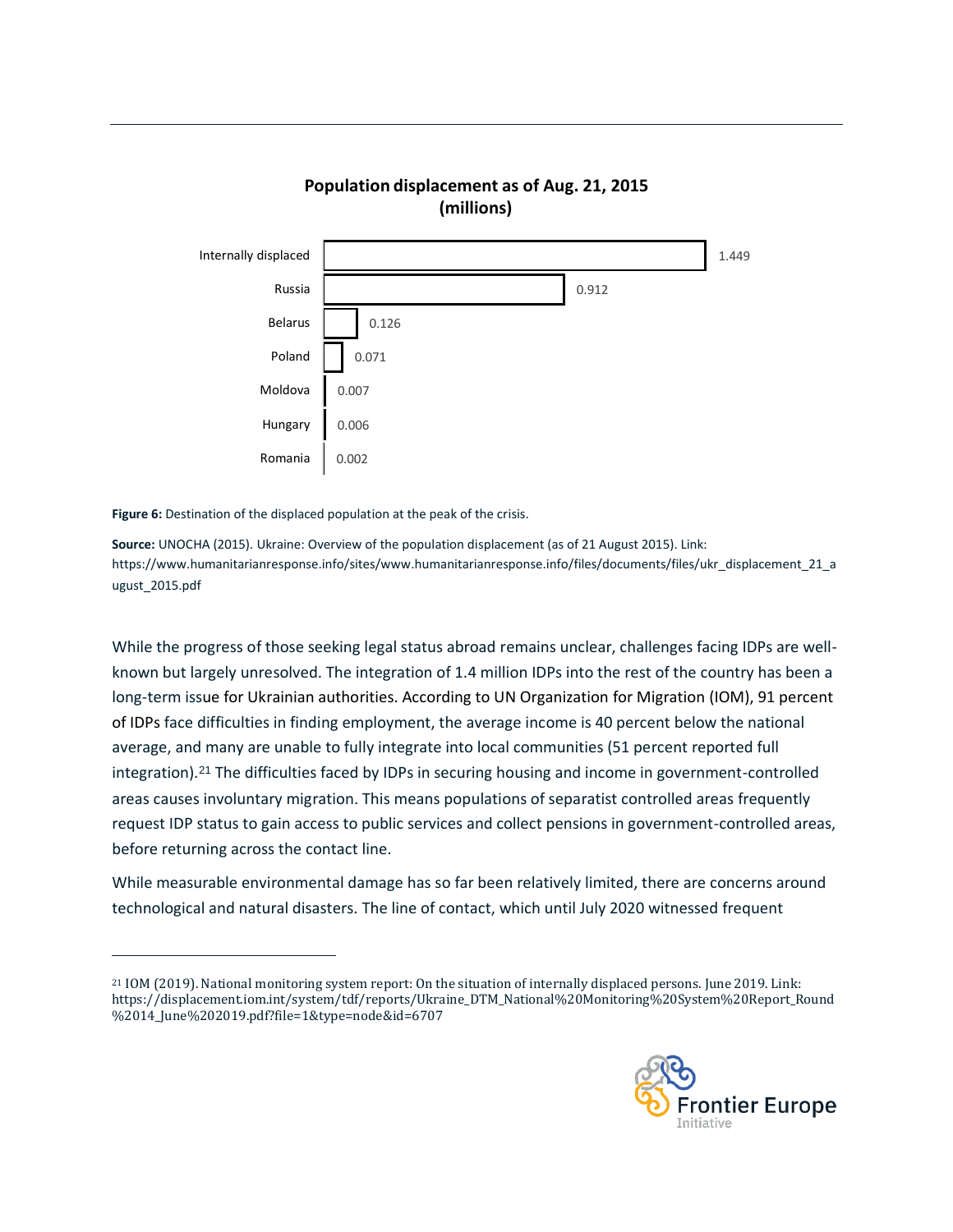skirmishes and artillery shelling, is located close to large industrial enterprises. These enterprises could emit significant levels of heavy metals and chemical substances, causing mass poisoning of the densely populated urban areas of Donetsk and Luhansk. At the same time, the region faces a double risk with the dense coal mining system of Donbas. The majority of the coal mines located in separatist-controlled areas are currently idle, benefiting from no proper maintenance. If these coal mines are not properly closed, the region may face irreversible environmental damage caused by increased geological instability and contamination of ground waters by heavy metals and radioactive chemical elements.<sup>22</sup>

#### **Impact on Politics and Political Preferences**

The political implications of the conflict is another widely discussed topic with multiple considerations. On the one hand, the conflict itself is in part a result of EU-Russian tensions over Ukraine. Protests in Kyiv in 2013 and 2014, which removed Viktor Yanukovich from power and triggered a takeover of Crimea and support of separatists by the Kremlin, followed Yanukovich's sudden withdrawal from Association Agreement negotiations with the EU. The agreement would have guaranteed reduced tariff rates and a framework for political integration. One popular narrative in Ukrainian media is that Russia's military operation in Crimea was conducted to secure the naval base in Sevastopol, while separatists were supported as a way to increase polarization and undermine the process of Euro-integration.<sup>23</sup> If true, Russia's success in this respect has been limited.

https://www.osce.org/project-coordinator-in-ukraine/362566?download=true

[https://www.bloomberg.com/opinion/articles/2019-03-16/russia-s-annexation-of-crimea-5-years-ago-has-cost-putin](https://www.bloomberg.com/opinion/articles/2019-03-16/russia-s-annexation-of-crimea-5-years-ago-has-cost-putin-dearly)[dearly](https://www.bloomberg.com/opinion/articles/2019-03-16/russia-s-annexation-of-crimea-5-years-ago-has-cost-putin-dearly)



<sup>22</sup> OSCE (2017). 'Environmental assessment and recovery priorities for Eastern Ukraine'. Link:

<sup>23</sup> Bershidsky, L. (2019). Five years later, Putin is paying for Crimea. March 16th, 2020. Bloomberg.com. Link: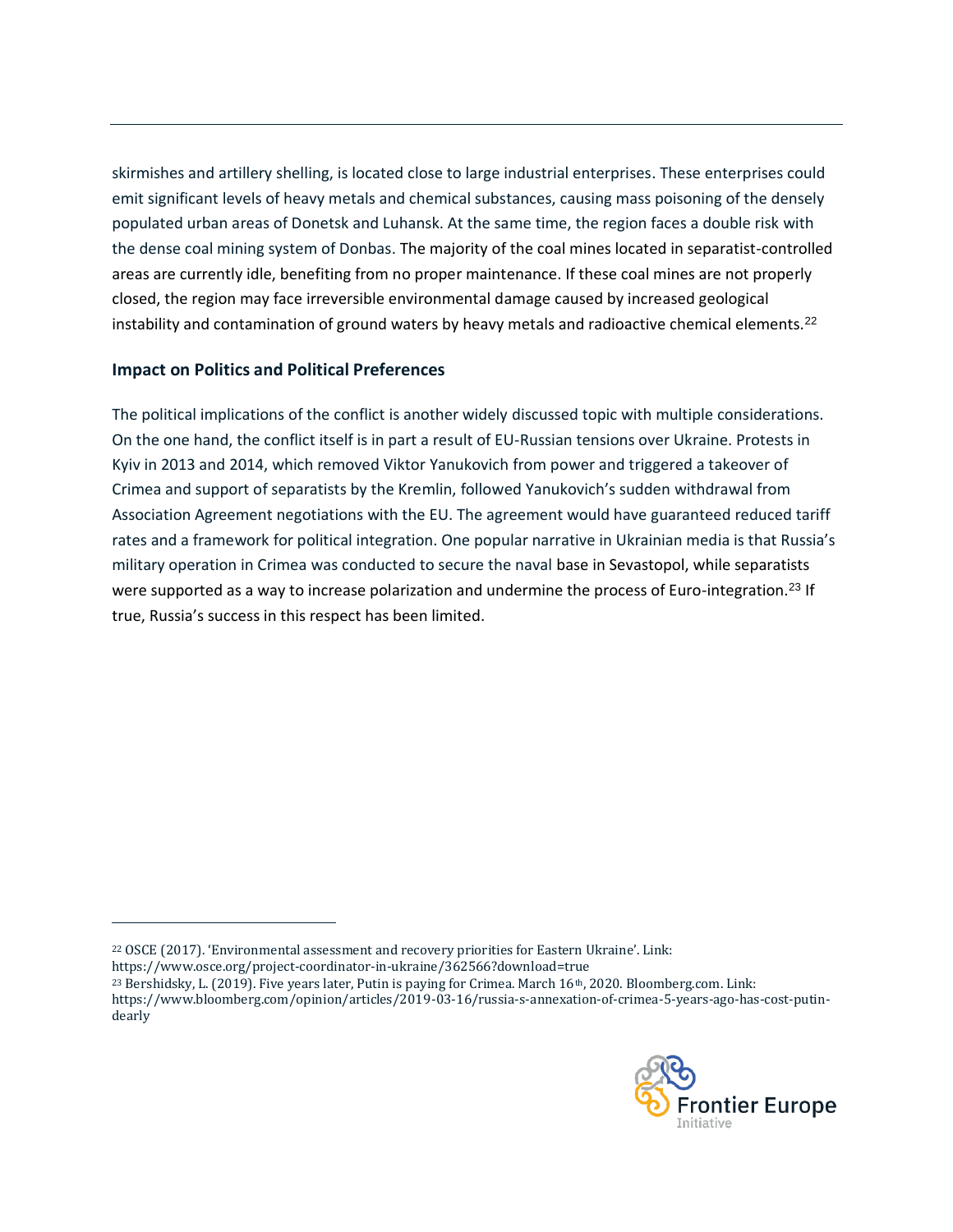

### **Perceptions of the Customs Union created by Belarus, Kazakhstan, and Russia**

**Figure 7:** Attitude of Ukrainians toward economic integration with Russia

**Source**: Eurasian Monitor (2020b). Integration barometer. 4<sup>th</sup> wave. Link: <https://eurasiamonitor.org/uploads/s/g/f/f/gffzlsnrpxne/file/5D8V63P5.xlsx>

Russia's actions in Crimea and the Donbas region shifted political preferences in Ukraine. Public support for economic integration with Russia fell sharply, with the share of respondents opposing integration rising from 28 to 60 percent (Figure 7).<sup>24</sup> Moreover, while post-2014 governments have had mixed success in integrating Ukraine with the EU, Ukrainian politics is currently heavily dominated by a prowestern integration narrative. The unexpected landslide election of President Volodymyr Zelensky in 2019 did not deviate Ukraine from this path, with the current government continuing to promote a reformist and pro-European agenda. While Zelensky used the election campaign to highlight his points of difference with predecessor Petro Poroshenko, euro-integration has remained a unifying point between the two.

The impact of conflict on Ukraine's EU foreign policy was also significant. While Ukraine was considered to be one of the many "association countries" for the EU at the beginning of integration talks, it became a symbol for the EU to demonstrate its commitment to support integration initiatives. If anything, the war in Donbas has facilitated greater integration of Ukraine in the political and economic space of the EU.

 $^{24}$  It is necessary to note that the differences in response rates could have been driven by different samples. The post-2014 surveys most likely did not cover Crimea, the Donbas and Luhansk regions in full, which were the strongest supporters of integration with Russia in the pre-war surveys.

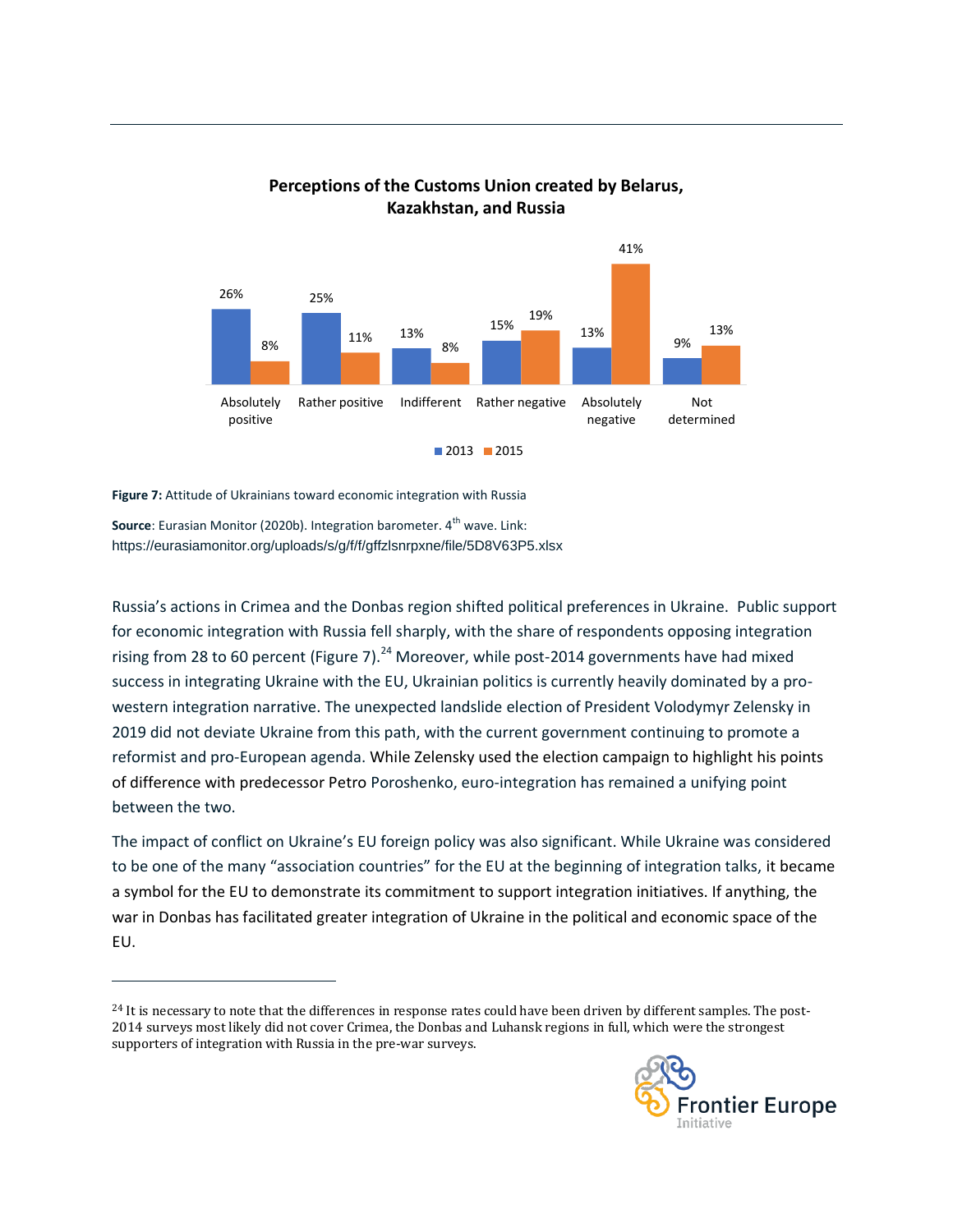In a similar vein, one can hardly find support for the negative impact of war on Ukraine's reform progress. Drawing on data between 2015 and 2019, Kochnev finds little to no correlation between conflict intensity and measures of reform progress in Ukraine.<sup>25</sup> If anything, reform progress appears to be more closely linked with the electoral cycle, changes in income levels, and popular support of the ruling party.

The effect of the war on political polarization in Ukraine is mostly evident in terms of preferences regarding a future peace deal. Survey results suggest that residents of the separatist controlled areas demonstrate positive attitudes toward Russian integration and are critical of western institutions and the ruling Ukrainian elites.<sup>26</sup> This is largely at odds with nation-wide views, which indicate no clear majority regarding the future reintegration of the region. A survey conducted prior to last year's local elections indicated that 45 percent of respondents do not support the idea of a "free economic zone" in Donbas.<sup>27</sup> Such differences in political preferences pose a threat to a sustainable peace deal and economic and political integration. The government of Ukraine therefore confronts a double challenge in the peace process: a potential peace deal should not only address preferences of the population residing within the separatist controlled areas, it should also convince the population of "mainland" Ukraine. Whether or not it will manage to do so is one of the most intriguing and pressing issues of internal Ukrainian politics.

#### **Conclusion**

It is critical to understand the most pressing issues of the war in Ukraine. In the short-term, this is the humanitarian and economic crises. The local Donbas population has experienced a decline in living standards by three to four times within a single year, far outpacing that of the post-Soviet transition. This is considered to be amongst the steepest economic downturns in the  $20<sup>th</sup>$  century.<sup>28</sup> The immediate challenge for Ukraine in recovering physical infrastructure, markets, and state capacity is critical for mitigating the negative impact.

At the same time, the conflict has prompted – even if indirectly – some positive political change in Ukraine. On the one hand, the conflict in Ukraine reduced political polarization regarding the reform

<sup>26</sup> Vedernikova, I., Kravchenko, V., Mostovaya, Y. & Silina, T. (2020). The compatibility test (In Russian). Znak.ua. Link: [https://zn.ua/internal/test-na-sovmestimost-335429\\_.html](https://zn.ua/internal/test-na-sovmestimost-335429_.html)

<sup>27</sup> KIIS (2020). Opinions and views of the population on the "poll" initiated by the President: October 2020. (In Ukrainian). Link[: https://www.kiis.com.ua/?lang=eng&cat=reports&id=974&page=1](https://www.kiis.com.ua/?lang=eng&cat=reports&id=974&page=1) <sup>28</sup> Gaidar, Y. (2012). *Russia: A long view*. MIT Press.



<sup>25</sup> Kochnev, A. (2020c). *Requiem for Donbas: Three Essays on the Costs of War in Ukraine*. Doctoral dissertation. Universität Linz. Link[: https://epub.jku.at/obvulihs/download/pdf/5295005?originalFilename=true](https://epub.jku.at/obvulihs/download/pdf/5295005?originalFilename=true)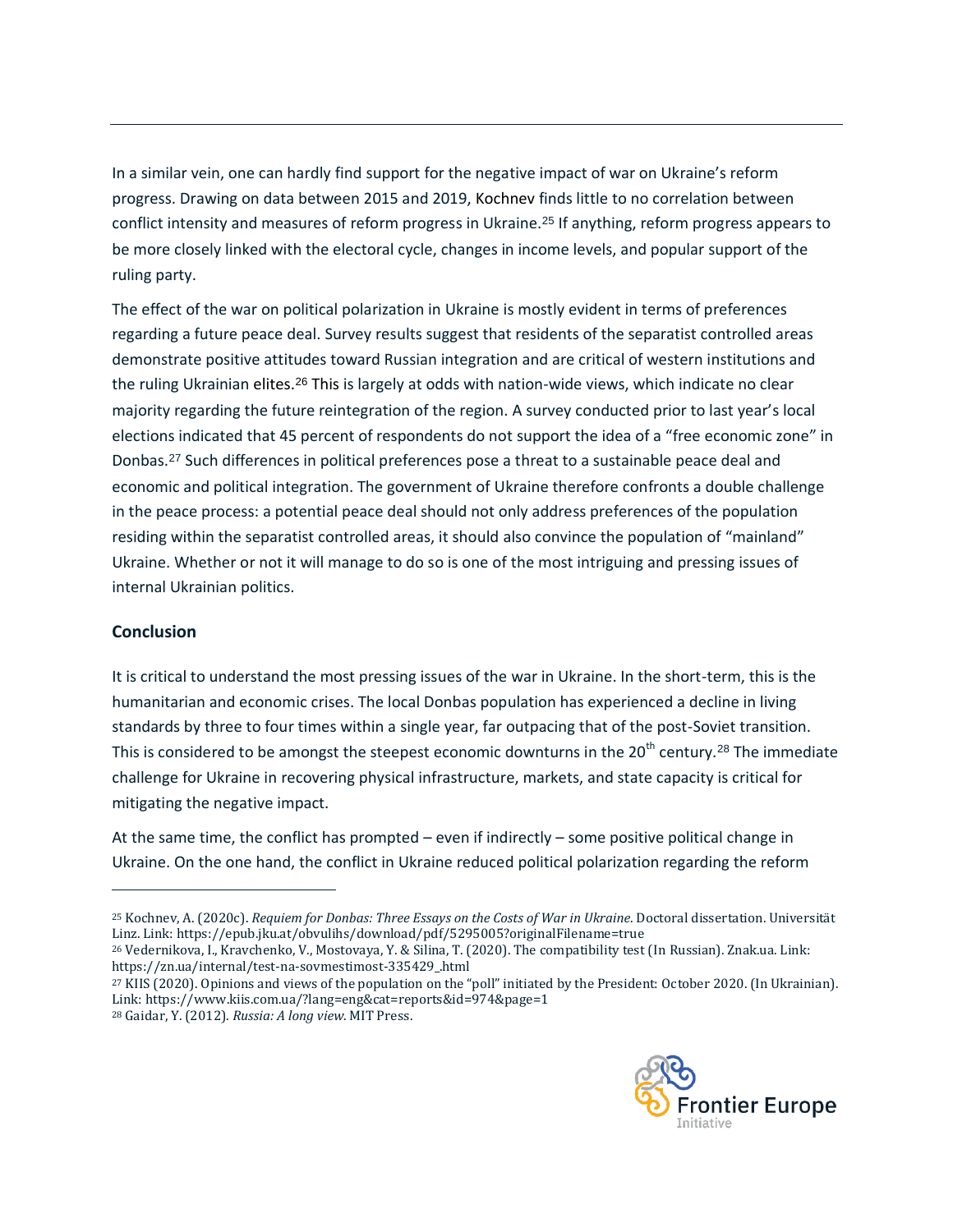implementation process, which is considered one of the major obstacles in implementing Ukraine's long-term development policies. On the other hand, the gap in political preferences between Donbas and non-Donbas population has widened, making any attempts of conflict resolution more difficult.